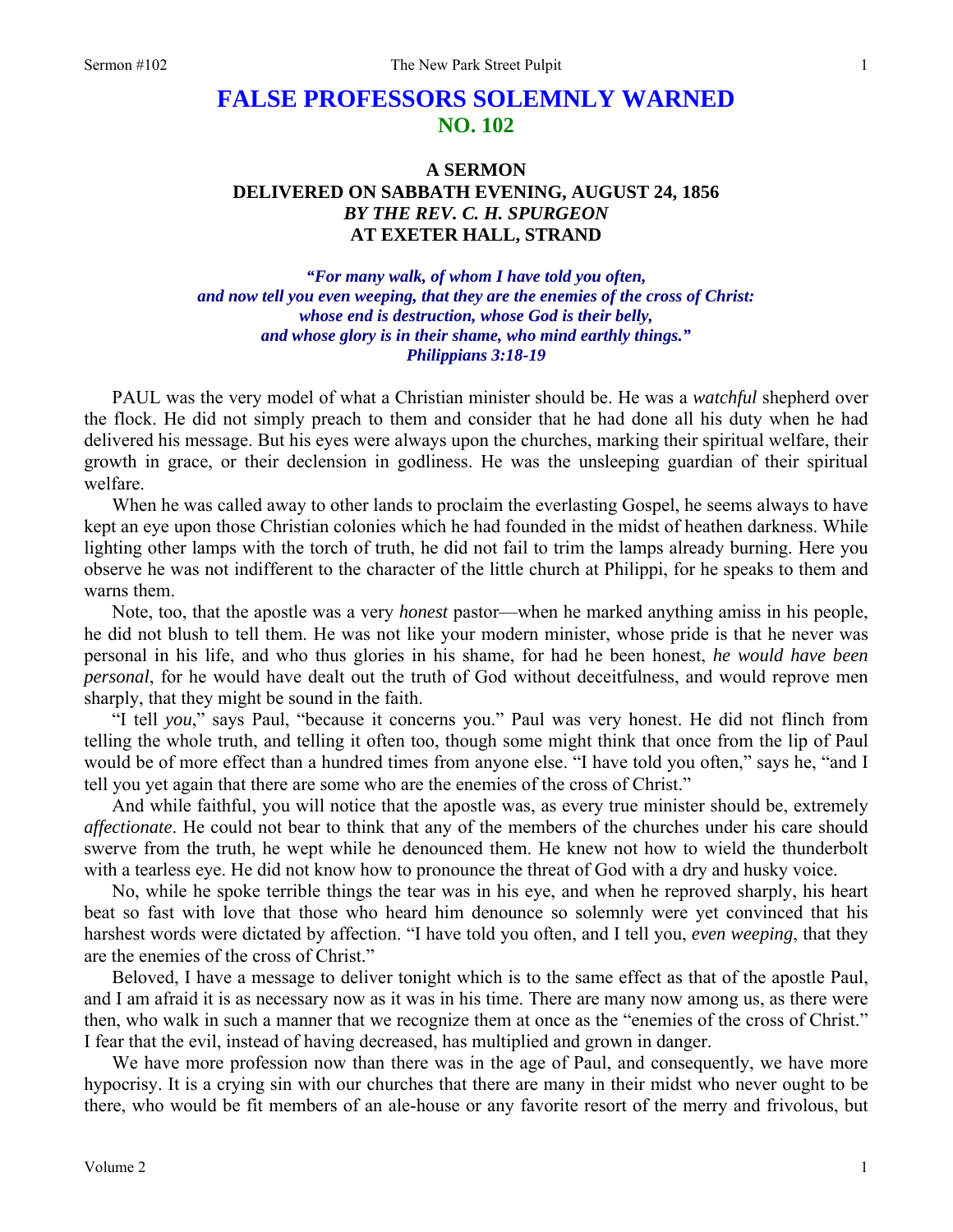who never ought to sip the sacramental wine or eat the holy bread, the emblems of the sufferings of our Lord.

We have—O Paul, how would you have said it tonight, and how would you have wept while saying it!—we have many in our midst who are the "enemies of the cross of Christ," because "their God is their belly, they mind earthly things," and their life is not consistent with the great things of God.

I shall endeavor, for a short time tonight to tell you the reason of the apostle's extraordinary sorrow. I never read that the apostle wept when he was persecuted. Though they plowed his back with furrows, I do believe that never was a tear seen to gush from his eye while the soldiers scourged him. Though he was cast into prison, we read of his singing, never of his groaning. I do not believe he ever wept on account of any sufferings or dangers to which he himself was exposed for Christ's sake.

I call this an extraordinary sorrow, because the man who wept was no soft piece of sentiment and seldom shed a tear even under grievous trials. He wept for three things. He wept on account of *their guilt*, on account of *the ill effects of their conduct*, and on account of *their doom*.

**I.** First, Paul wept on account of the GUILT of those persons who, having a name to live, were dead, and while uniting themselves with a Christian church, they were not walking as they should do among men and before God.

Notice the sin with which he charges them. He says, "Their God was their belly." By this I understand that *they were sensual persons*. There were those in the early church who, after they sat at God's table, would go away and sit at the feasts of the heathen, and there indulge in gluttony and drunkenness.

Others indulged in lusts of the flesh, enjoying those pleasures (so miscalled) which, afterwards, bring unutterable pain even to the body itself, and are disgraceful to men, much more to professors of religion. Their God was their belly. They cared more about the dress of their body than the dress of their soul. They regarded more the food of the outward carcass than the life of the inner man.

Ah! my hearers are there not many everywhere in our churches who still bow before their belly-god and make themselves their own idols? Is it not notorious, in almost every society, that professing men can pamper themselves as much as others?—I mean not all, but some. Ay, I have heard of drunken professors, not men who positively reel through the street, who are drunken in midday, or intoxicated before their fellowmen, but men who go to the very verge of drunkenness in their social parties. Men who take so much, that while it would be an insult to their respectability to call them intoxicated, it would equally be an insult to the truth to call them sober.

Have we not some men in our churches (it is idle to deny it) who are as fond of the excesses of the table and of surfeit in the good things of this life as any other class of men? Have we not persons who spend a very fortune upon the dress of their bodies, adorning themselves far more than they adorn the doctrine of their Savior—men whose perpetual business it is to take good care of their bodies, against whom flesh and blood never had any cause to complain, for they not only serve the flesh, but make a God of it?

Ah! sirs, the church is not pure. The church is not perfect. We have scabbed sheep in the flock. In our own little communion, now and then, we find them out and then comes the dread sentence of excommunication, by which they are cut off from our fellowship. But there are many of whom we are not aware, who creep like snakes along the grass, and are not discovered till they inflict a grievous wound upon religion, and do damage to our great and glorious cause. Brethren, there are some in the church (both established and dissenting)—let us say it with the deepest sorrow—"whose God is their belly."

Another of their sins was that they *did mind earthly things*. Beloved, the last sentence may not have touched your consciences, but this is a very sweeping assertion, and I am afraid that a very large proportion of Christ's church are verily guilty here. It is an anomaly, but it is a fact, that we hear of ambitious Christians, although Christ has told us that he who would be exalted must humble himself.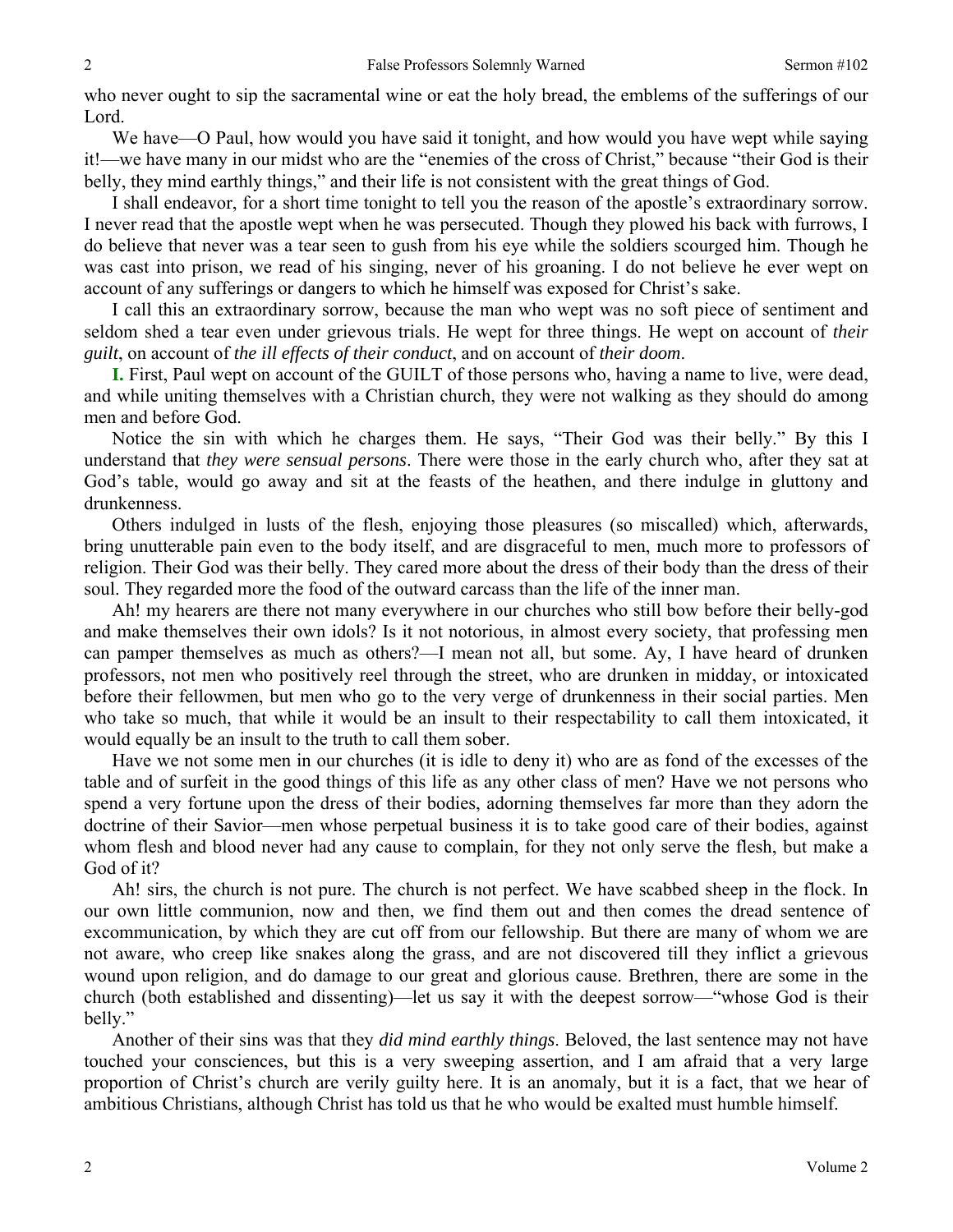There are among the professed followers of the humble Man of Galilee, men who strive to gain the topmost round of the ladder of this world, whose aim is not to magnify Christ, but to magnify themselves at any hazard. It had been thought at one time that a Christian would be a holy, a humble, and contented man, but it is not so nowadays.

We have (oh, shame, you churches!) mere professors, men who are as worldly as the worldliest, and have no more of Christ's Holy Spirit in them than the most carnal who never made a profession of the truth. Again, it is a paradox, but it stares us in the face every day, that we have covetous Christians. It is an inconsistency. We might as well talk of unholy seraphim, of perfect beings subject to sin, as of covetous Christians.

Yet there are such men, whose purse strings were never intended to slide, at least at the cry of the poor, who call it *prudence* to amass wealth and never use it in any degree in the cause of Christ. If you want men that are hard in business, that are grasping after wealth, that seize upon the poor debtor, and suck the last particle of his blood, if you want the men who are grasping and grinding, that will skin the flint, and take away the very life from the orphan, you must come—I blush to say it, but it is a solemn truth—you must come sometimes to our churches to find them.

Some such there are among the highest of her officers, who "mind earthly things," and have none of that devotion to Christ which is the mark of pure godliness. These evils are not the fruits of religion, they are the diseases of mere profession. I rejoice that the remnant of the elect are kept pure from these, but the "mixed multitude" are sadly possessed therewith.

Another character which the apostle gives of these men is that they *gloried in their shame*. A professing sinner generally glories in his shame more than anyone else. In fact, he miscalls it. He labels the devil's poisons with the names of Christ's medicines. Things that he would reckon vices in any other man are virtues with himself. If he could see in another man the selfsame action which he has just performed—if another could be the looking-glass of himself, oh! how he would thunder at him!

He is the very first man to notice a little inconsistency. He is the very strictest of Sabbatarians. He is the most upright of thieves. He is the most tremendously generous of misers. He is the most marvelously holy of profane men. While he can indulge in his favorite sin, he is forever putting up his glass to his eye to magnify the faults of others.

*He* may do as he pleases, *he* may sin with impunity, and if his minister should hint to him that his conduct is inconsistent, he will make a storm in the church, and say the minister was personal and insulted him. Reproof is thrown away upon him. Is he not a member of the church? Has he not been so for years? Who shall dare to say that he is unholy?

O sirs, there are some of your members of churches who will one day be members of the pit. We have some united with our churches who have passed through baptism and sit at our sacramental tables, who, while they have a name to live, are dead as corpses in their graves as to anything spiritual. It is an easy thing to palm yourself off for a godly man nowadays.

There is little self-denial, little mortification of the flesh, little love to Christ wanted. Oh, no. Learn a few religious hymns, get a few cant phrases, and you will deceive the very elect. Enter into the church, be called respectable, and if you cannot make all believe you, you will yet smooth your path to destruction by quieting an uneasy conscience.

I am saying hard things, but I am saying true things. For my blood boils sometimes when I meet with men whom I would not own, whom I would not sit with anywhere, and yet call me "brother." They can live in sin and yet call a Christian "brother." God forgive them! We can feel no brotherhood with them, nor do we wish to do so until their lives are changed, and their conduct is made more consistent.

You see, then, in the apostle's days there were some who were a disgrace to godliness and the apostle wept over them, because he knew their guilt. Why, it is guilt enough for a man to make a God of his belly without being a professor, but how much worse for a man who knows better, who even sets up to teach other people better, still to go on and sin against God and against his conscience, by making a solemn profession, which is found, in his case, to be a lie. Oh! how dreadful is such a man's guilt!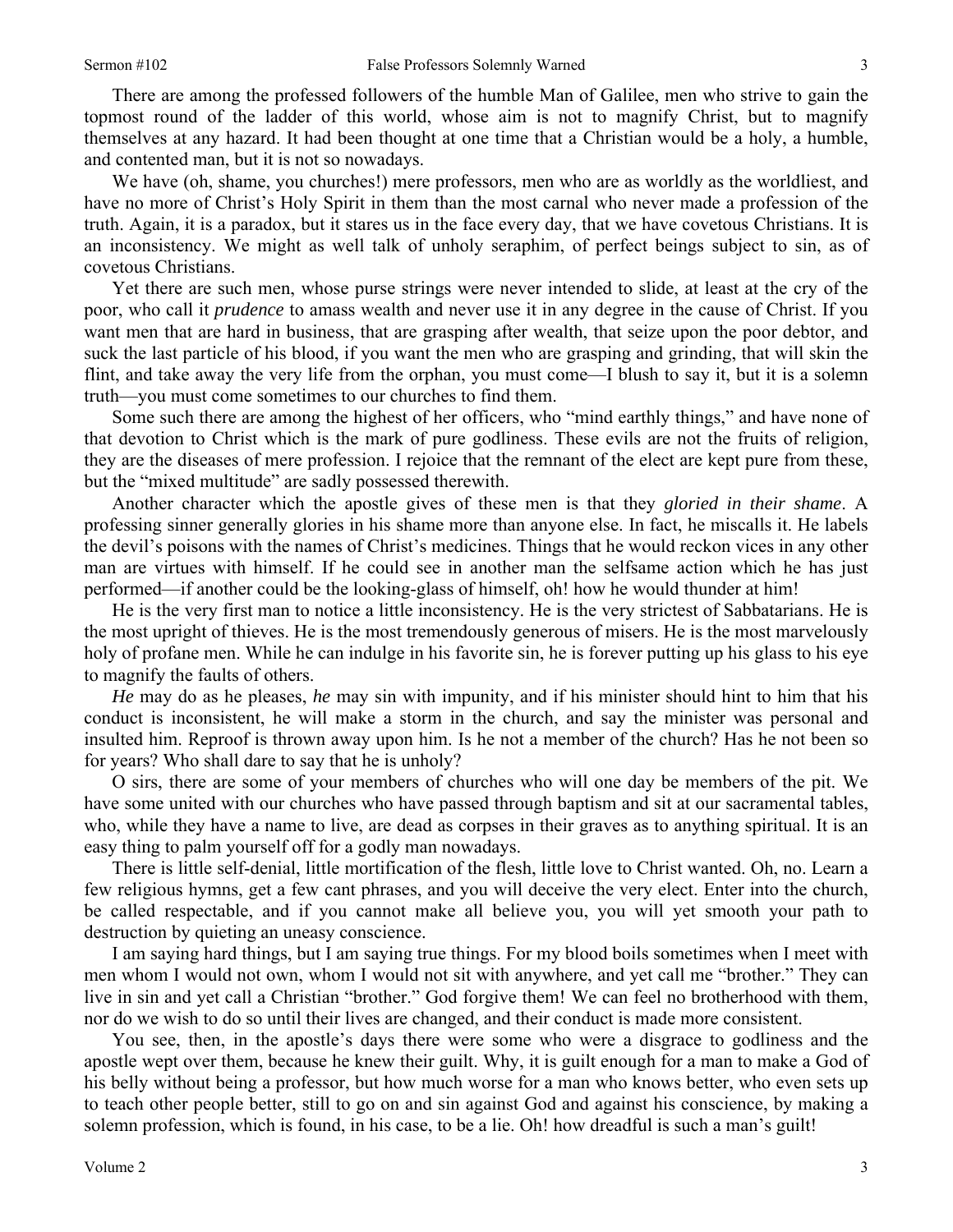For him to stand up and say,

## *"'Tis done; the great transaction's done. I am the Lord's, and He is mine,"*

and yet to go and sin like others, to use the same conversation, to practice the same chicanery, to walk in as ungodly a manner as those who have never named the name of Christ—ah! what guilt is here! It is enough to make us weep if we have been guilty ourselves. Ay, to weep tears of blood that we should so have sinned against God.

**II.** But the apostle did not so much weep for them as for THE MISCHIEF THEY WERE DOING, for he says, emphatically, that they are, "The enemies of the cross of Christ."

"*The* enemies." As much as to say, the infidel is *an* enemy. The curser, the swearer, the profane man, is *an* enemy. Herod, yonder, the persecutor, is *an* enemy, but these men are the chief soldiers—the lifeguards in Satan's army. "*The* enemies of the cross of Christ" are Pharisaic professors, bright with the whitewash of outside godliness, whilst they are rotten within. Oh! methinks there is nothing that should grieve a Christian more than to know that Christ has been wounded in the house of His friends.

See, there comes my Savior with bleeding hands and feet. O my Jesus, my Jesus, who shed that blood? Whence comes that wound? Why look You so sad? He replies, "I have been wounded, but guess where I received the blow?" Why, Lord, surely You were wounded in the gin palace. You were wounded where sinners meet, in the seat of the scornful. You were wounded in the infidel hall.

"No, I was not," says Christ, "I was wounded in the house of My friends. These scars were made by those who sat at My table and bore My name and talked My language. *They* pierced Me and crucified Me afresh, and put Me to an open shame." Far worst of sinners they that pierce Christ thus whilst professing to be friends.

Caesar wept not until Brutus stabbed him. Then it was that he was overcome and exclaimed, "*Et tu, Brute*!" And you, "Have *you* stabbed Me?" So, my hearers, might Christ say to some of you. "What! you, and you, and you, a professor, have you stabbed Me?" Well might our Savior muffle up His face in grief, or rather bind it in clouds of wrath, and drive the wretches away who have so injured His cause.

If I must be defeated in battle, let me be defeated by my enemies, but let me not be betrayed by my friends. If I must yield the citadel which I am willing to defend even to the death, then let me yield it, and let my foes walk over my body. But oh! let not my friends betray me. Let not the warrior who stands by my side unbar the gate and admit the foemen. That were enough to break one's heart twice—once for the defeat and the second time at the thought of treachery.

When a small band of Protestants were striving for their liberties in Switzerland, they bravely defended a pass against an immense host. Though their dearest friends were slain, and they themselves were weary and ready to drop with fatigue, they stood firm in the defense of the cause they had espoused.

On a sudden, however, a cry was heard—a dread and terrible shriek. The enemy was winding up a steep acclivity and when the commander turned his eye thither, O how his brow gathered with storm! He ground his teeth and stamped his foot, for he knew that some coward Protestant had led the blood-thirsty foe up the goat track to slay his friends. Then turning to his friends, he said, "On!" and like a lion on his prey, they rushed upon their enemies, ready now to die, for a friend had betrayed them.

So feels the bold-hearted Christian, when he sees his fellow member betraying Christ, when he beholds the citadel of Christianity given up to its foes by those who pretended to be its friends. Beloved, I would rather have a thousand devils out of the church, than have one in it. I do not care about all the adversaries outside. Our greatest cause of fear is from the crafty "wolves in sheep's clothing" that devour the flock. It is against such that we would denounce in holy wrath the solemn sentence of divine indignation and for such we would shed our bitterest tears of sorrow. They are "the enemies of the cross of Christ."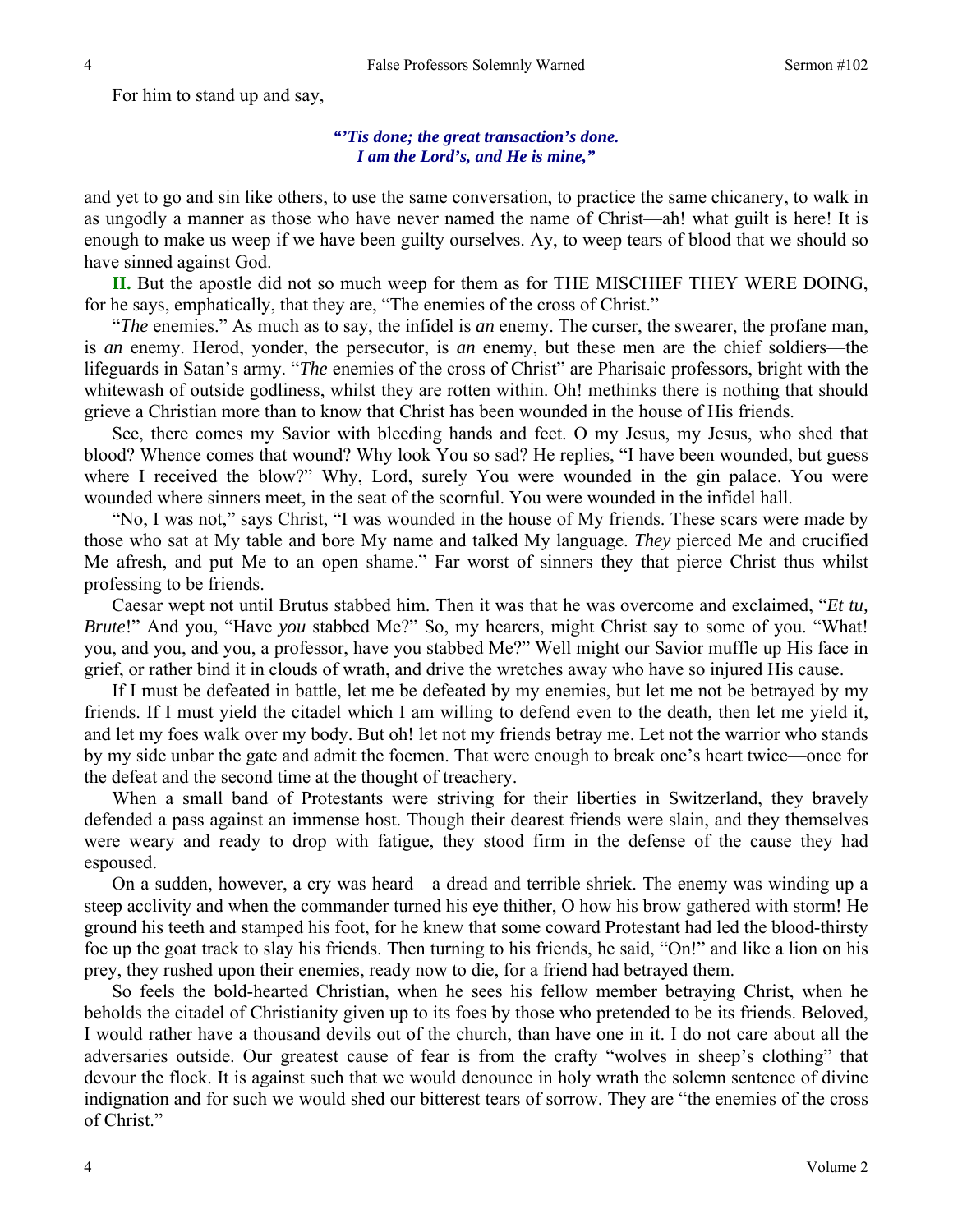Now, for a moment, let me show you how it is that the wicked professor is the greatest enemy to Christ's church.

In the first place, *he grieves the church more than anyone else*. If any man in the street were to pelt me with mud, I believe I should thank him for the honor, if I knew him to be a bad character and knew that he hated me for righteousness' sake. But if one who called himself a Christian should injure the cause with the filthiness of his own licentious behavior, ah! that were more injurious than the stakes of Smithfield or the racks of the Tower.

The deepest sighs the Christian has ever heaved, have been fetched from him by carnal professors. I would not weep a tear if every man should curse me who was a hater of Christ, but when the professor forsakes Christ and betrays His cause, ah! that indeed is grievous, and who is he that can keep back the tears on account of so vile a deed?

Again, *nothing divides the church more*. I have seen many divisions in journeying through the country, and I believe almost every division may be traced to a deficiency of piety on the part of some of the members. We should be more one, if it were not for cants that creep into our midst. We should be more loving to each other, more tender-hearted, more kind, but that these men, so deceptive, coming into our midst, render us suspicious.

Moreover, they themselves find fault with those who walk worthily in order to hide their own faults against God and against justice. The greatest sorrows of the church have been brought upon her, not by the arrows shot by her foes, not by the discharge of the artillery of hell, but by fires lit in her own midst, by those who have crept into her in the guise of good men and true, but who were spies in the camp and traitors to the cause.

Yet again, *nothing has ever hurt poor sinners more than this*. Many sinners coming to Christ would get relief far more easily and find peace far more quickly, if it were not for the ill lives of false professors. Now let me tell you a story, which I remember telling once before, it is a very solemn one. I hope to feel its power myself and I pray that all of you may do the same.

A young minister had been preaching in a country village and the sermon apparently took deep effect on the minds of the hearers. In the congregation, there was a young man who felt acutely the truth of the solemn words to which the preacher had given utterance. He sought the preacher after the service and walked home with him.

On the road, the minister talked of every subject except the one that had occupied his attention in the pulpit. The poor soul was under great distress and he asked the minister a question or two, but they were put off very coolly, as if the matter was of no great importance. Arriving at the house, several friends were gathered together, and the preacher commenced very freely to crack jokes, to utter his funny expressions, and to set the company in a roar of laughter.

That, perhaps, might not have been so bad, had he not gone even farther and uttered words which were utterly false and verged upon the licentious. The young man suddenly rose from the table, and though he had wept under the sermon and had been under the deepest apparent conviction, he rose up and went outside the door, and stamping his foot said, "Religion is a lie! From this moment I abjure God, I abjure Christ, and if I am damned I will be damned, but I will lay the charge at that man's door, for he preached just now and made me weep, but now see what he is! He is a liar and I will never hear him again."

He carried out his threat. And some time afterwards, as he lay dying, he sent word to the minister that he wanted to see him. The minister had moved to a distant part, but had been brought there by providence, I believe purposely to chasten him for the great sin he had committed. The minister stepped into the room with a Bible in his hand to do as he was accustomed—to read a chapter and to pray with the poor man.

Turning his eyes on him, the man said, "Sir, I remember hearing you preach once." "Blessed be God," said the minister, "I thank God for it," thinking, no doubt, that he was a convert and rejoicing over

5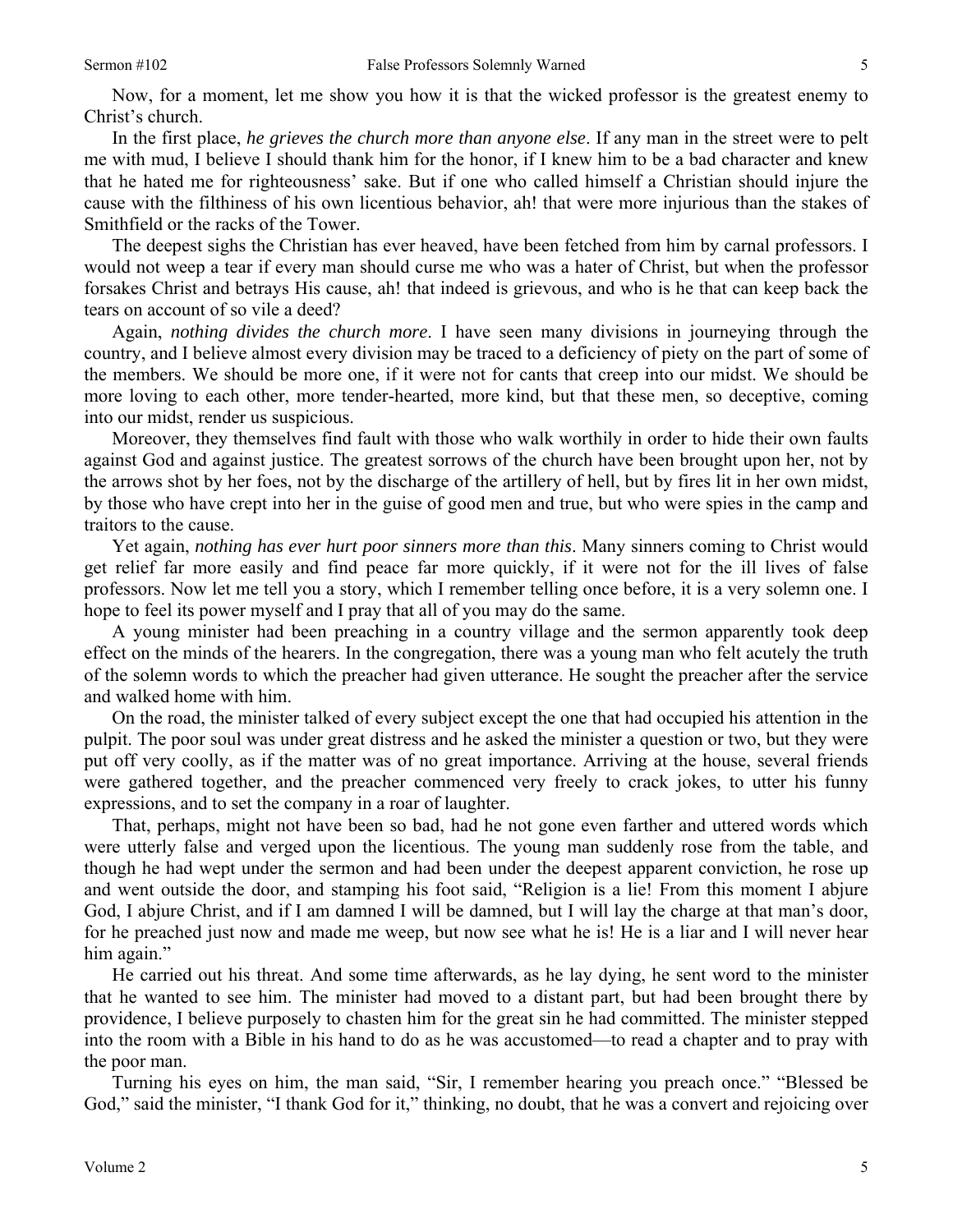him. "Stop," said the man, "I do not know that there is much reason for thanking God, at any rate, on my part.

"Sir, do you remember preaching from such and such a text on such and such an evening?" "Yes, I do." "I trembled then, sir. I shook from head to foot. I left with the intention of bending the knee in prayer and seeking God in Christ. But do you remember going to such and such a house and what you said there!"

"No," said the minister, "I cannot." "Well, then, I can tell you, and mark you! through what you said that night my soul is damned, and as true as I am a living man, I will meet you at God's bar and lay it to your charge." The man then shut his eyes and died. I think you can scarcely imagine what must have been the feeling of that preacher as he retired from the bedside. He must carry with him always that horrid, that terrible incubus, that there was a soul in hell who laid his blood to his charge.

I am afraid there are some in the ranks of the church who have much guilt at their doors on this account. Many a young man has been driven from a solemn consideration of the truth by the harsh and censorious remarks of Scribes and Pharisees. Many a careful seeker has been prejudiced against sound doctrine by the evil lives of its professors. Ah! you Scribes and Pharisees, you enter not in yourselves, and them that would enter in you hinder. You take the key of knowledge, lock up the door by your inconsistencies, and drive men away by your unholy living.

Again they are "the enemies of the cross of Christ," because *they give the devil more theme for laughter*, and the enemy more cause for joy, than any other class of Christians. I do not care what all the infidel lecturers in the world like to say. They are very clever fellows, no doubt, and good need they have to be so, to prove an absurdity and "make the worse appear the better reason."

But we care little what they say. They may say what they like against us that is false, but it is when they can say anything that is true about us that we do not like it. It is when they can find a real inconsistency in us and then bring it to our charge, that they have got stuff to make lectures of. If a man be an upright Christian, he never need fear what others say of him. They will get but little fun out of him if he leads a holy, blameless life.

But let him be sometimes godly and at other times ungodly, then he may grieve, for he has given the enemy cause to blaspheme by his unholy living. The devil gets much advantage over the church by the inconsistency of professors. It is when Satan makes hypocrites that he brings the great battering ram against the wall. "Your lives are not consistent"—ah! that is the greatest battering ram that Satan can use against the cause of Christ. Be particular, my dear friends, be very particular that you do not dishonor the cause you profess to love by living in sin and walking in iniquity.

And let me say a word to those of you who, like myself, are strong Calvinists. No class of persons are more maligned than we. It is commonly said that our doctrine is licentious. We are called Antinomians. We are cried down as *hypers.* We are reckoned the scum of creation. Scarcely a minister looks on us or speaks favorably of us, because we hold strong views upon the divine sovereignty of God, and His divine electing and special love towards His own people.

In many towns, the legal ministers will tell you that there is a nasty nest of people there, who they say are Antinomians—such a queer set of creatures. Very likely, if a good minister enters the pulpit, when he has done his sermon, up comes some man and grasps his hand and says, "Ah! brother, I am glad to see you down here. Sixteen ounces to the pound today, our minister gives us nothing but milk and water."

"Where do you go?" he asks. "Oh, I attend a little room where we labor to exalt free grace alone." "Ah! then you belong to that nasty set of Antinomians our minister was telling me of just now." Then you begin to talk with him and you find that if he is an Antinomian you should very much like to be one yourself.

Very possibly he is one of the most spiritual men in the village. He knows so much of God that he really cannot sit down under a legal ministry. He understands so much of free grace that he is obliged to

6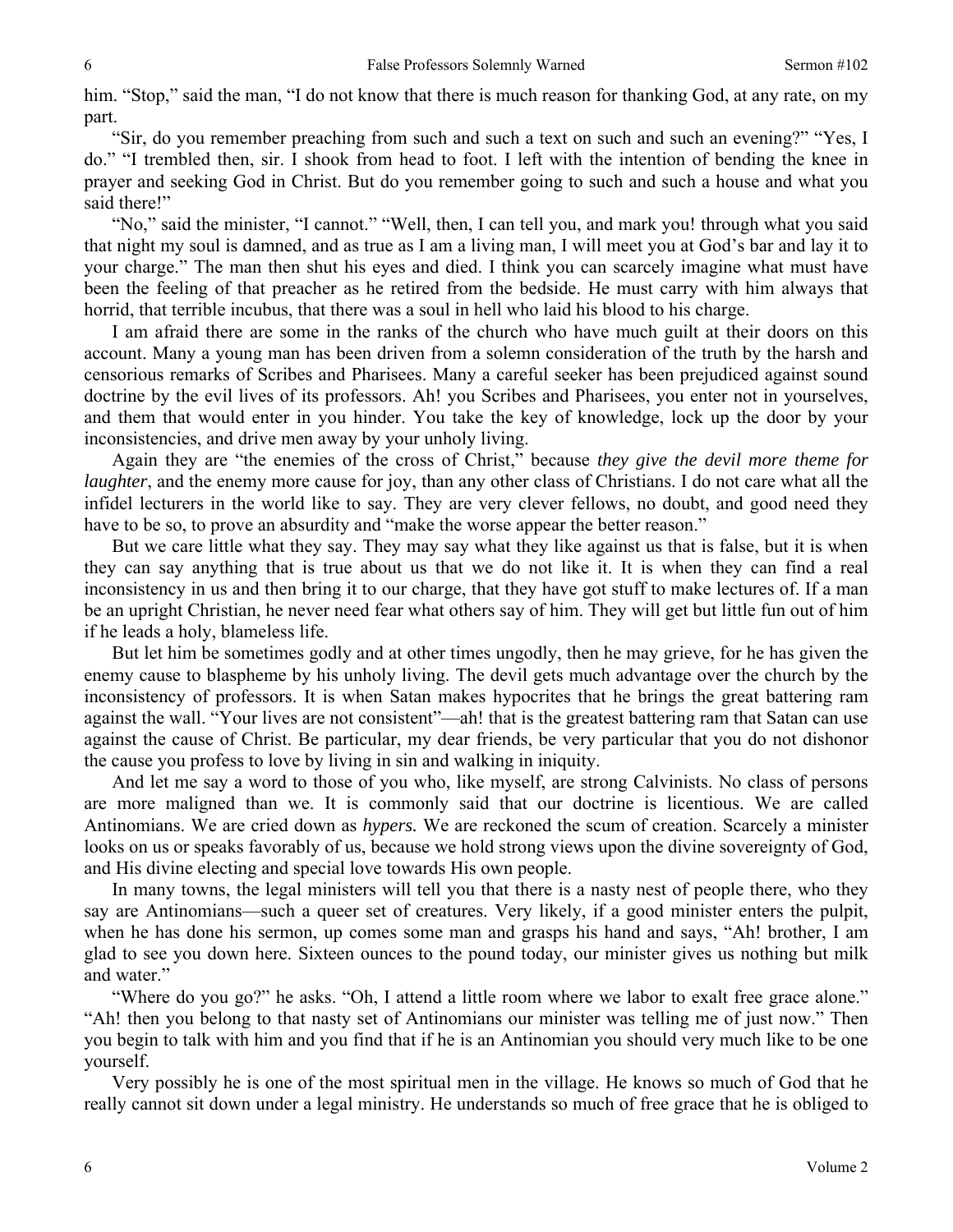turn out or else he would be starved to death. It is common to cry down those who love God, or rather, who not only love God, but love all that God has said and who hold the truth firmly.

Let *us* then, not as Christians only, but as being a peculiar class of Christians, take care that we give no handle to the enemy, but that our lives are so consistent that we do nothing to disgrace that cause which is dear to us as our lives and which we hope to maintain faithfully unto death.

**III.** Lastly, Paul wept BECAUSE HE KNEW THEIR DOOM.

"Their end is destruction." Mark you, the end of a professing man who has been a hypocrite will be *emphatically destruction*. If there be chains in hell more heavy than others—if there be dungeons in hell more dark than others—if there be racks that shall more fearfully torment the frame—if there be fires that shall more tremendously scorch the body—if there be pangs that shall more effectually twist the soul in agonies, professing Christians must have them if they be found rotten at last.

I had rather die a profligate than die a lying professor. I think I had rather die the veriest sweeping of the street than die a hypocrite. Oh, to have had a name to live and yet to have proved insincere. The higher the soar the greater the fall. This man has soared high, how low must he tumble when he finds himself mistaken!

He who thought to put to his mouth the nectared cup of heaven, finds when he quaffs the bowl, that is the very draught of hell. He who hoped to enter through the gates into the city finds the gates shut and he himself bidden to depart as an unknown stranger. Oh! how terrible is that sentence, "Depart from me, I never knew you!"

I think I had rather hear it said to me, "Depart accursed, among the rest of the wicked," than to be singled out and to have it said, after exclaiming, "Lord, Lord," "Depart from Me. I know you not. Though you ate and drank in My courts, though you came to My sanctuary, you are a stranger to Me and I am a stranger to you." Such a doom, more horrible than hell, more direful than fate, more desperate than despair must be the inevitable lot of those "whose God is their belly," who have "gloried in their shame," and "minded earthly things."

Now I dare say most of you will say, "Well, he has stirred the churches up tonight. If he has not spoken earnestly, he has spoken harshly, at any rate." "Ah!" says one, "I dare say it is very true. They are all a set of cants and hypocrites. I always thought so. I shall not go among them, none of them are genuine."

Stop a bit, my friend, I did not say they were all so. I should be very wicked if I did. The very fact that there are hypocrites proves that all are not so. "How is that?" say you. Do you think there would be any bad bank notes in the world if there were no good ones? Do you think anyone would try and circulate bad sovereigns if there were no really good ones? No, I think not.

It is the good bank note that makes the bad one, by prompting the wicked man to imitate it and produce a forgery. It is the very fact that there is gold in the world that makes another try to imitate the metal and so to cheat his neighbor. If there were no true Christians, there would be no hypocrites. It is the excellence of the Christian character which makes men seek after it, and because they have not the real heart of oak, they try to grain their lives to look like it. Because they have not the real solid metal, they try to gild themselves to imitate it. You must have a few brains left and those are enough to tell you that if there be hypocrites, there must be some who are genuine.

"Ah!" says another, "quite right. There are many genuine ones and I can tell you, whatever you may think, I am genuine enough. I never had a doubt or fear. I know I was chosen of God. And though I do not exactly live as I could wish, I know if I do not go to heaven, very few will ever have a chance. Why, sir, I have been a deacon the last ten years and a member twenty. And I am not to be shaken by anything you say. As for my neighbor there, who sits near me, I do not think he ought to be so sure. But I have never had a doubt for thirty years."

Oh my dear friend, can you excuse me? *I will doubt for you*. If you have no doubt yourself, I begin to doubt. If you are quite so sure, I really must suspect you. For I have noticed that true Christians are the most suspicious in the world, they are always afraid of themselves. I never met with a truly good